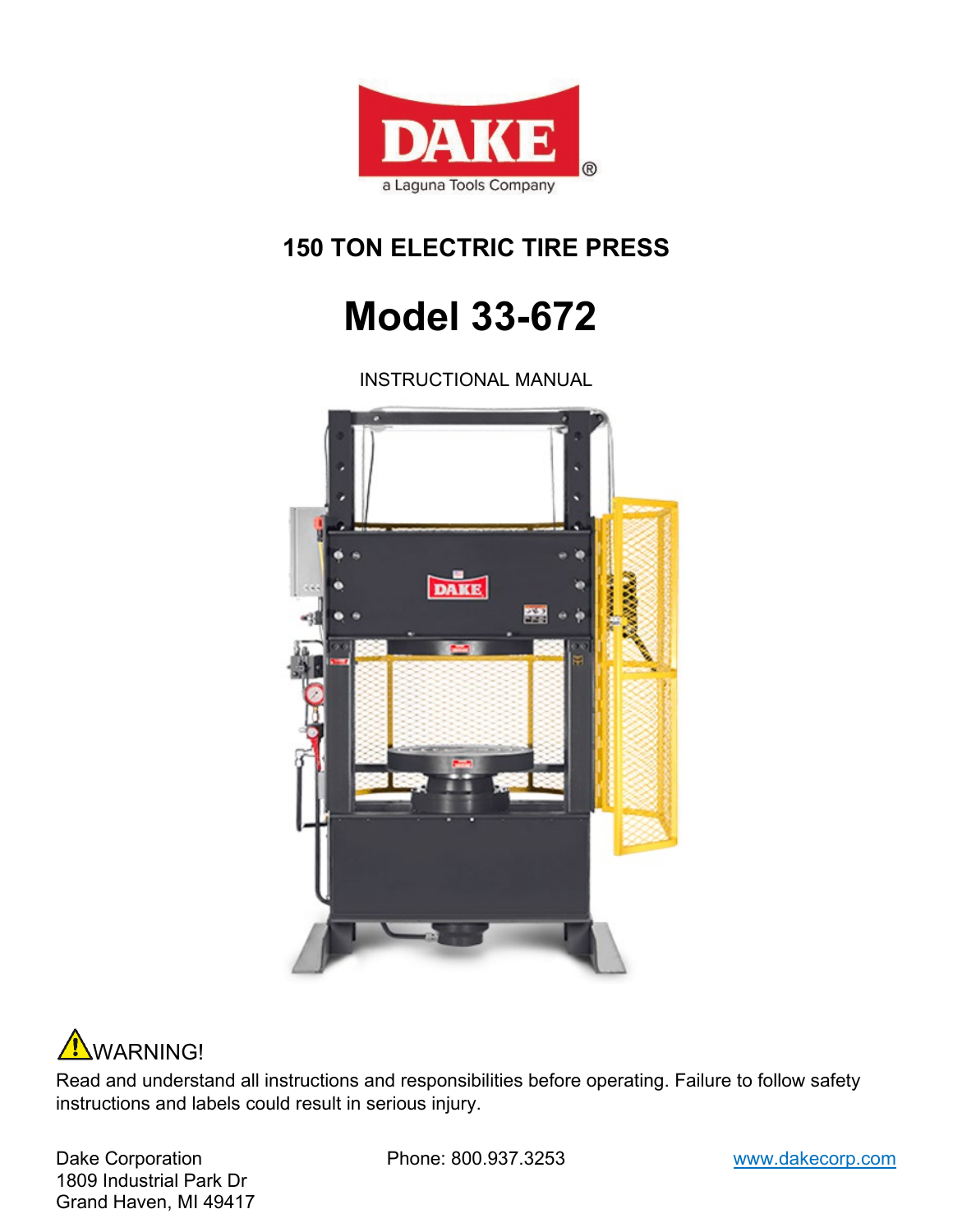

## **TABLE OF CONTENTS**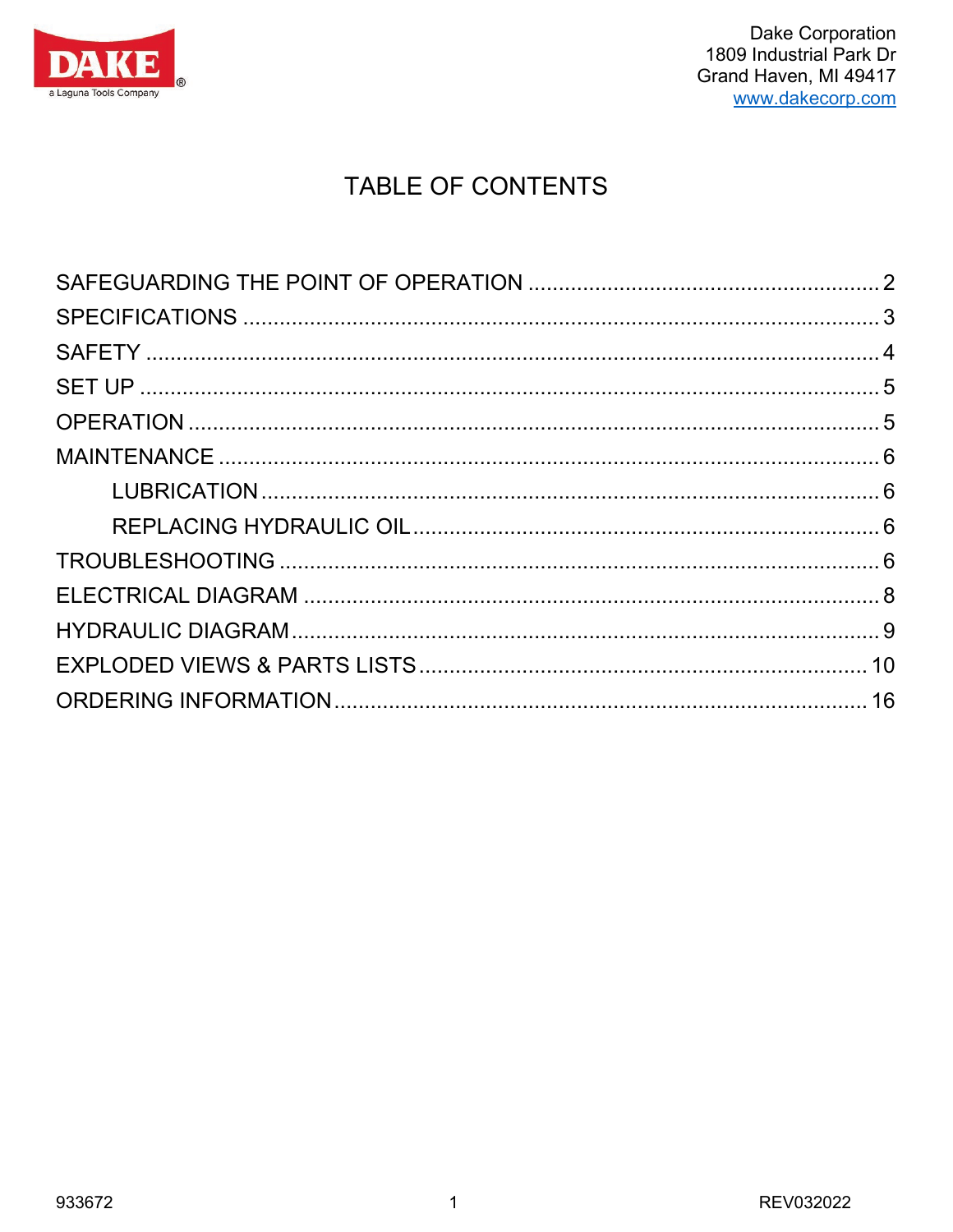

## **SAFEGUARDING THE POINT OF OPERATION**

ANSI B11.2 - Hydraulic Power Presses - Safety Requirements for Construction, Care, and Use

<span id="page-2-0"></span>It is important that Dake press users have a clear understanding of their responsibility involving the care and use of their Dake hydraulic press, including point-of-operation safe guards. Dake strongly recommends that Dake press users obtain a copy of the current American National Standard Institute (ANSI) B11.2 standard, for a more complete understanding of their responsibilities.

ANSI B11.2 states the following, relative to point of operation safeguarding:

"Normally, only the employer (press user) can determine the requirements of the press productions system components, including the dies and methods for feeding. Therefore, the employer is ultimately responsible to designate and provide the point-of-operation safeguarding system."

The standard also discusses additional responsibilities of the employer. Some of the key responsibilities are:

- The employer is responsible for the safety, use, and care of the hydraulic power press production system.
- The employer is responsible to consider the sources of hazards for all tasks to be implemented on the hydraulic power press production system.
- The employer is required to eliminate or control identified hazards in the scope of their work activity.
- The employer is responsible for the training of personnel, caring for, inspecting, maintaining, and operating hydraulic press production systems to ensure their competence.
- The employer is responsible to provide and ensure that point-of-operation safeguarding is used, checked, maintained, and where applicable, adjusted on every production operation performed on a press production system.

A complete and current copy of the ANSI B.11.2 standard can be obtained by contacting the following:

American National Standards Institute 1430 Broadway New York, NY 10018

AMT – The Association For Manufacturing Technology 7901 Westpark Drive McLean, VA 22102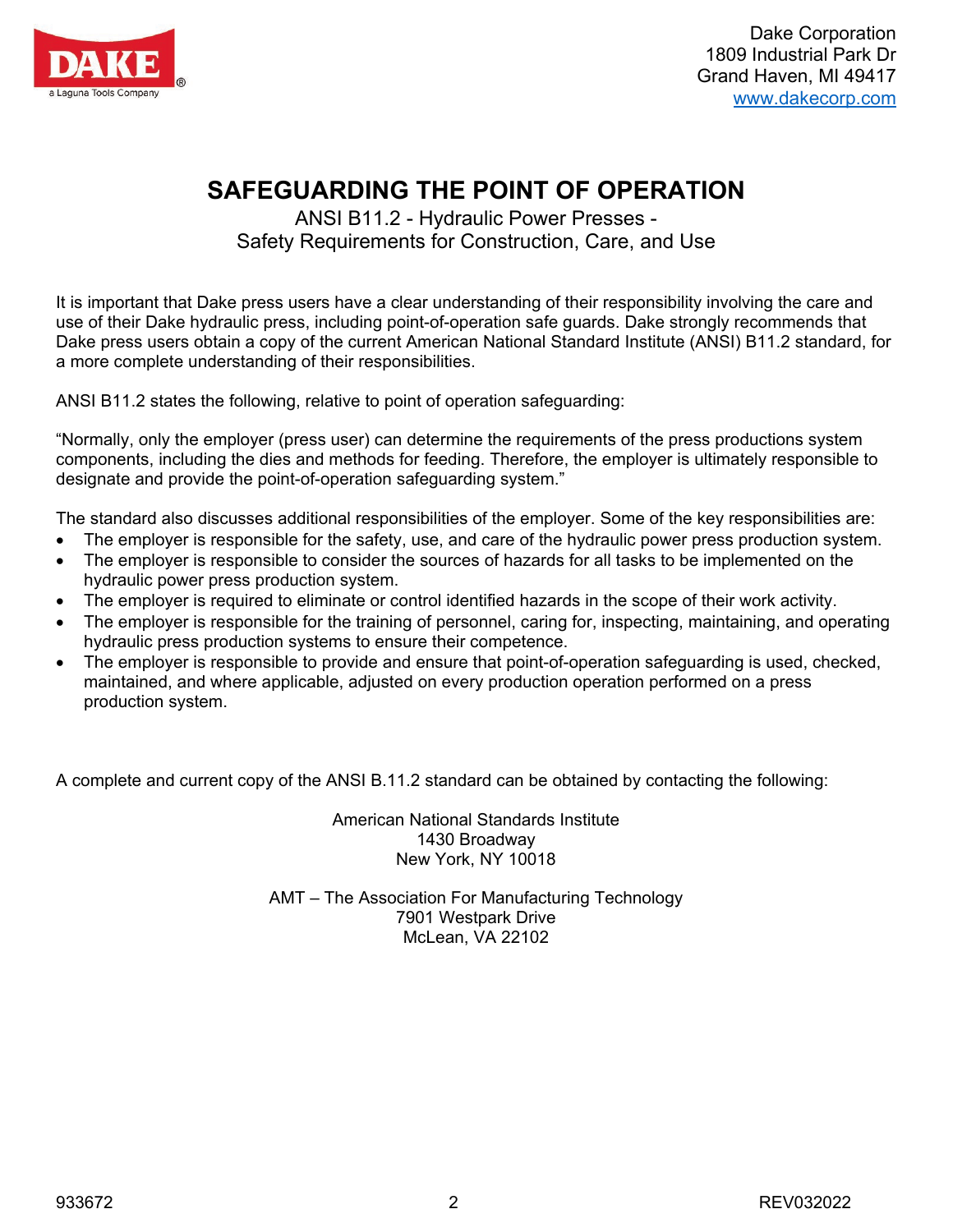

## <span id="page-3-0"></span>**SPECIFICATIONS**

| <b>Model Number</b>           | 933672              |
|-------------------------------|---------------------|
| Capacity                      | <b>150 Ton</b>      |
| <b>Horsepower</b>             | 10 HP               |
| Voltage                       | 220V/440V 3-Phase   |
| <b>Stroke</b>                 | 18"                 |
| <b>Ram Travel</b>             | 18" w/ limit switch |
| <b>Head Channel Travel</b>    | 15"                 |
| <b>Width between Uprights</b> | 36"                 |
| <b>Max Daylight</b>           | 36"                 |
| <b>Platen Diameter</b>        | 25"                 |
| <b>Ram Advance Speed</b>      | <b>17 IPM</b>       |
| <b>Return Speed</b>           | Gravity             |
| <b>Base</b>                   | 57" x 43"           |
| <b>Height</b>                 | 80"                 |
| Weight                        | 3,600 lbs.          |

In the space provided record the serial number and model number of the machine. This information is only found on the black and gold Dake tag shown below. If contacting Dake this information must be provided to assist in identifying the specific machine.



| Serial No.           |  |
|----------------------|--|
| Model No.            |  |
| <b>Install Date:</b> |  |



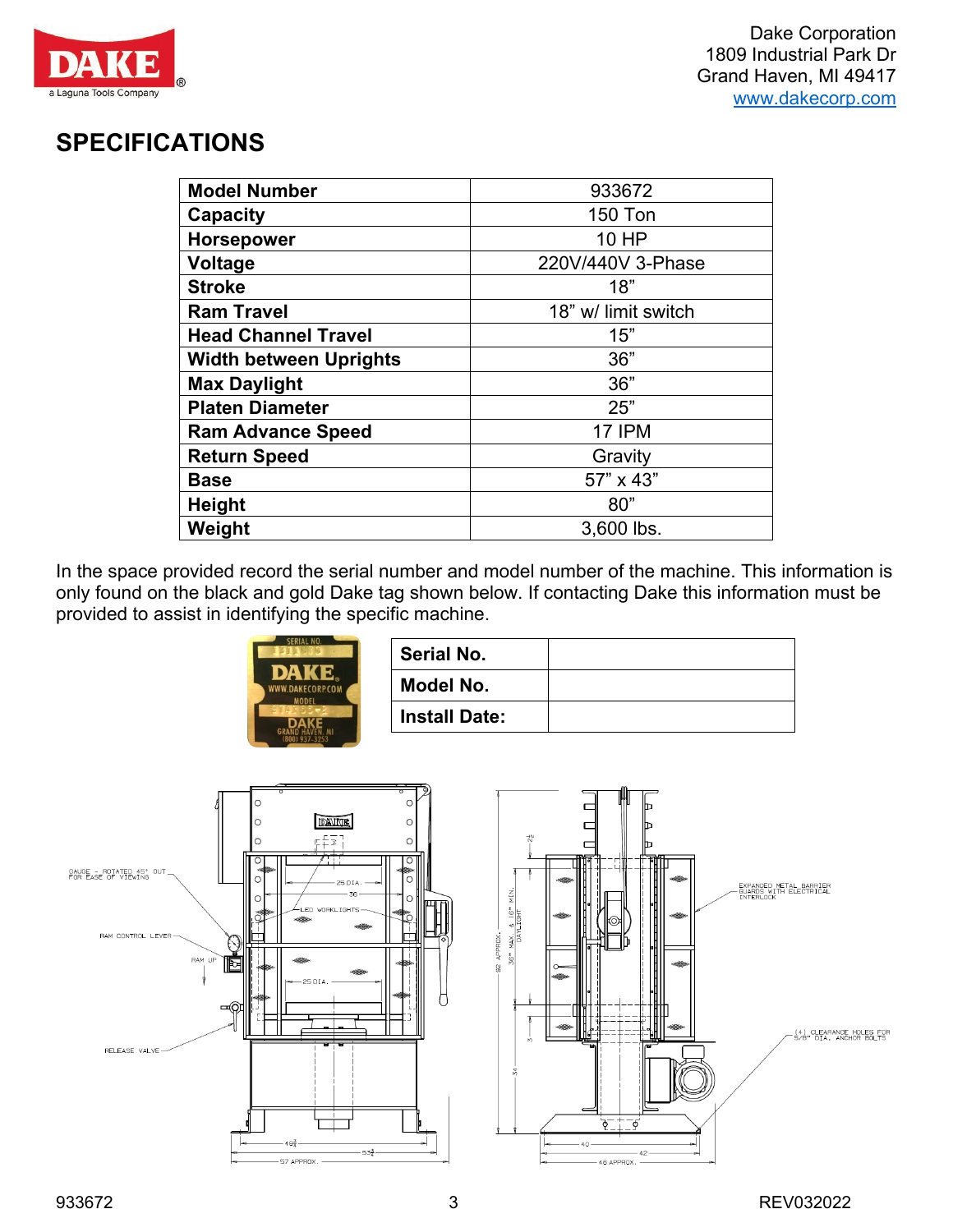

# <span id="page-4-0"></span>**SAFETY**

Employer is responsible to perform a hazard/PPE assessment before work activity.

#### **Follow recommended precautions and safe operating practices.**

- **Carefully read all safety messages in these instructions and on your press safety signs.** Keep safety labels in good condition. Replace missing or damaged safety labels.
- Do not alter this press from its original design.
- Do not make repairs or adjustments to any hydraulic system unless you are competent or working under competent supervision.
- Only use Dake original parts.
- This machine is intended to be operated by one person. This person should be conscious of the press ram movement not only for themselves but also for persons in the immediate area of the machine.

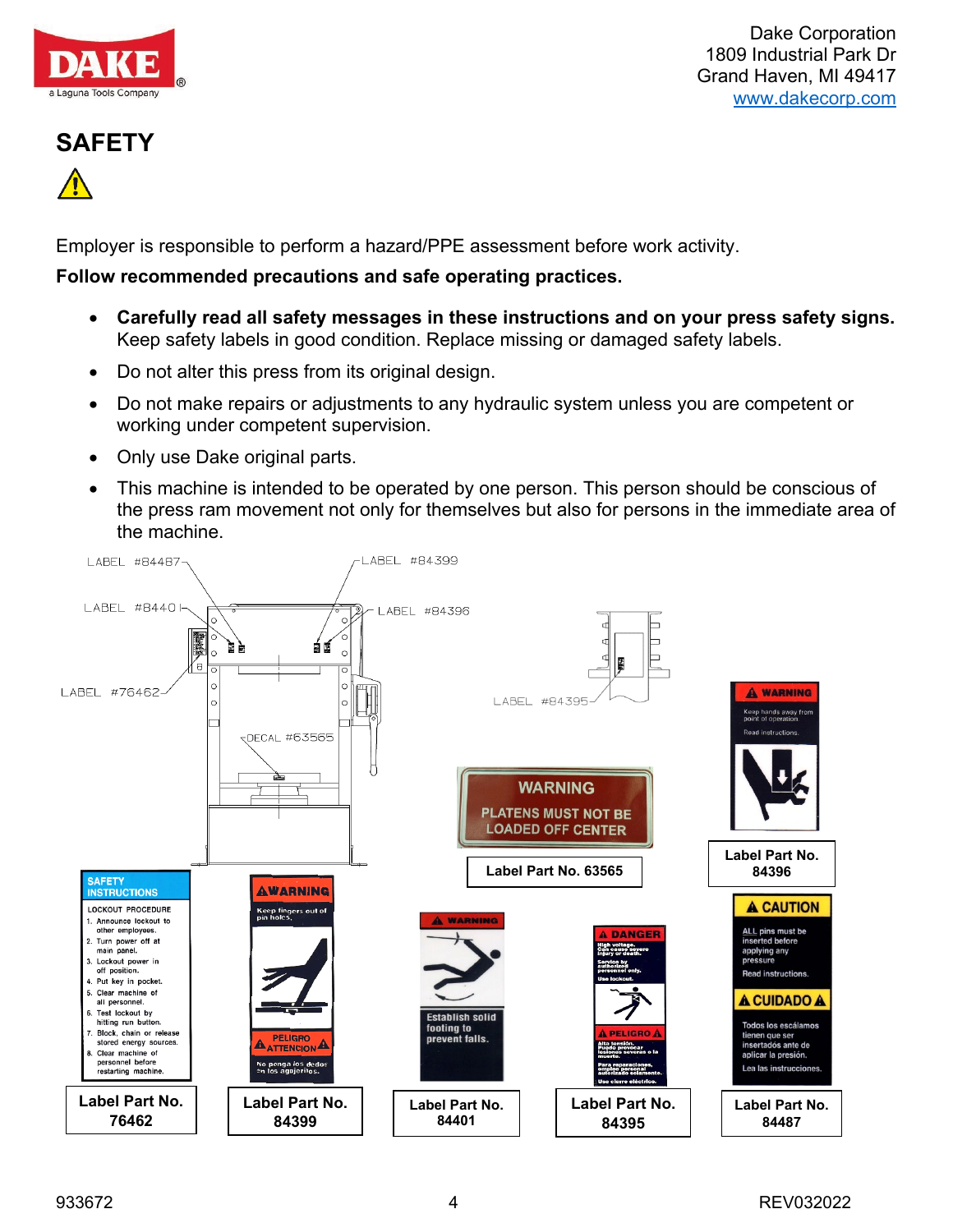

## <span id="page-5-0"></span>**SET UP**

- 1. Anchor press to floor using 5/8" holes on the base angles of the press.
- 2. [Hav](https://www.google.com/url?sa=i&rct=j&q=&esrc=s&source=images&cd=&cad=rja&uact=8&ved=2ahUKEwitt5m7ocLbAhVQXKwKHRlSBhkQjRx6BAgBEAU&url=http://www.centurionsigns.co.uk/product/exclamation-warning-sign/&psig=AOvVaw3FVbTTe_CEDBOrk8LLmp2A&ust=1528485179767197)e an electrician connect starter to power source, pump can rotate in either direction.  $\sqrt{N}$
- 3. Remove 3/4" pipe plug and 1/8" pipe plug from side of reservoir, fill with mobile DTE 26 or equivalent hydraulic oil thru 3/4" pipe hole. Fill with oil it reaches the 1/8" pipe tapped hole.  $\bigwedge$

Oil capacity: 7 Gallons

## <span id="page-5-1"></span>**OPERATION**

#### **RAM MOVEMENT**

To raise the ram, turn the release valve handle clockwise, so that the release valve is closed. Then press the raise button to raise the ram. The ram will raise as long as the operator presses the button. Ram movement can be stopped at any time by releasing the raise button.

After the work has been contacted, the press will continue to build pressure as the ram advances, until the press reaches its maximum tonnage. At this point the relief valve will open, allowing oil to return to the reservoir.

To release pressure and lower the ram, turn release valve handle counterclockwise to open the release valve. This permits the oil to return to the reservoir and the ram to lower.

#### **HOIST**

The hoist hand crank is provided to raise and lower the upper platen to the proper work height. To change the vertical position of the upper platen, sufficient tension must first be applied to the hoisting cable to permit removal of table pins. Then the upper platen may be raised or lowered to the desired position. All table pins must be inserted once desired position is achieved.

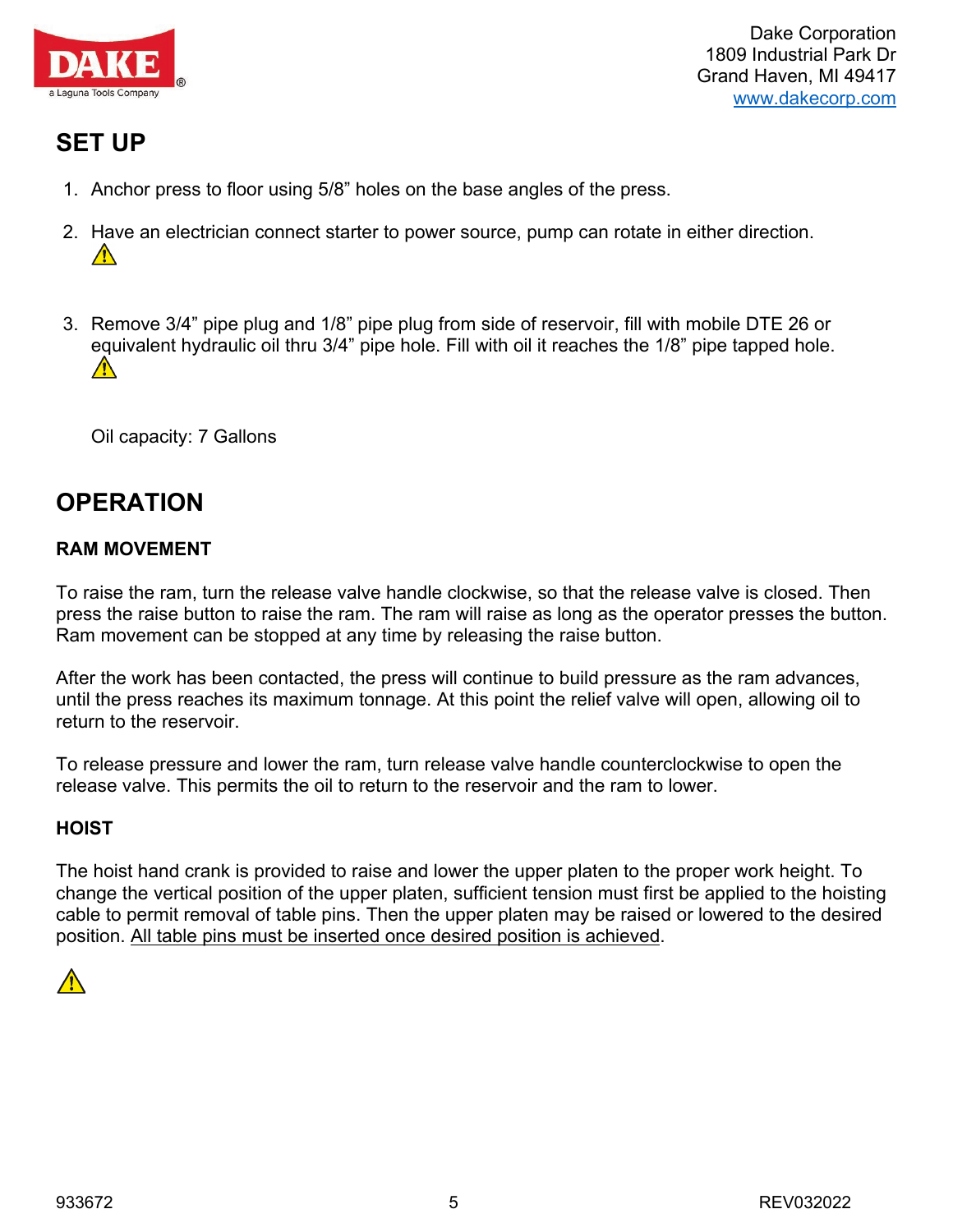

## <span id="page-6-0"></span>**MAINTENANCE**

#### <span id="page-6-1"></span>**LUBRICATION**

- Keep all working parts of the press well-oiled for easier operation.
- Keep a light film of oil over the entire surface of the ram to prevent rust.

#### <span id="page-6-2"></span>**REPLACING HYDRAULIC OIL**

*Recommended to replace hydraulic oil every 6 months of machine use. \*Amount needed may vary dependent on machine use\**

## <span id="page-6-3"></span>**TROUBLESHOOTING**



- A. Oil Leaks around the Piston
	- 1. Oil above the piston leather: If rated stroke of the press is exceeded repeatedly by running the piston past rated stroke, bypass hole in the side of the cylinder run bypass line that connects above the piston leather. Eventually enough oil may accumulate so that when the piston is raised to the top of it's stroke, oil is forced out between the piston and piston guide. This can be remedied by disconnecting the bypass tube line from the cylinder, then raising the piston slowly, about 2-1/2" less than it's rated stroke (rated stroke: 18") allowing the oil above the piston cap to overflow out the bypass hole into a clean bucket. Replace tube line. Oil may be put back into reservoir by removing the fill plug on the top of the reservoir.
- B. Press does not hold pressure
	- 1. Loosen tube connections, check all connections and tighten any loose tube nuts.
	- 2. Dirt under release ball.

Too correct this condition, remove the release valve rod packing nut, packing, and ball. Clean out the valve seat, reseat the valve ball using brass rod as a drift, tapping lightly. Reassemble valve.

If this occurs frequently, the oil should be drained from the reservoir, then flush the reservoir to remove any dirt or contaminants. Refill reservoir with mobile DTE 26 or equivalent hydraulic oil. Oil must be filtered carefully to removed and contaminants. Refill reservoir with oil. See "SET UP" section of manual for instructions.

3. Worn leather cup

If neither of the previous conditions seem to be the cause of the pressure not holding the piston leather may be worn or damaged. To inspect leather, remove the lower platen, then remove cap screws that bolt the piston guide to the cylinder flange. Piston and piston guide may be then listed out of the cylinder and inverted, the leather now can be inspected and replaced in necessary. Reassemble the press, take care not to damage the lip of the leather cup as it enters the cylinder.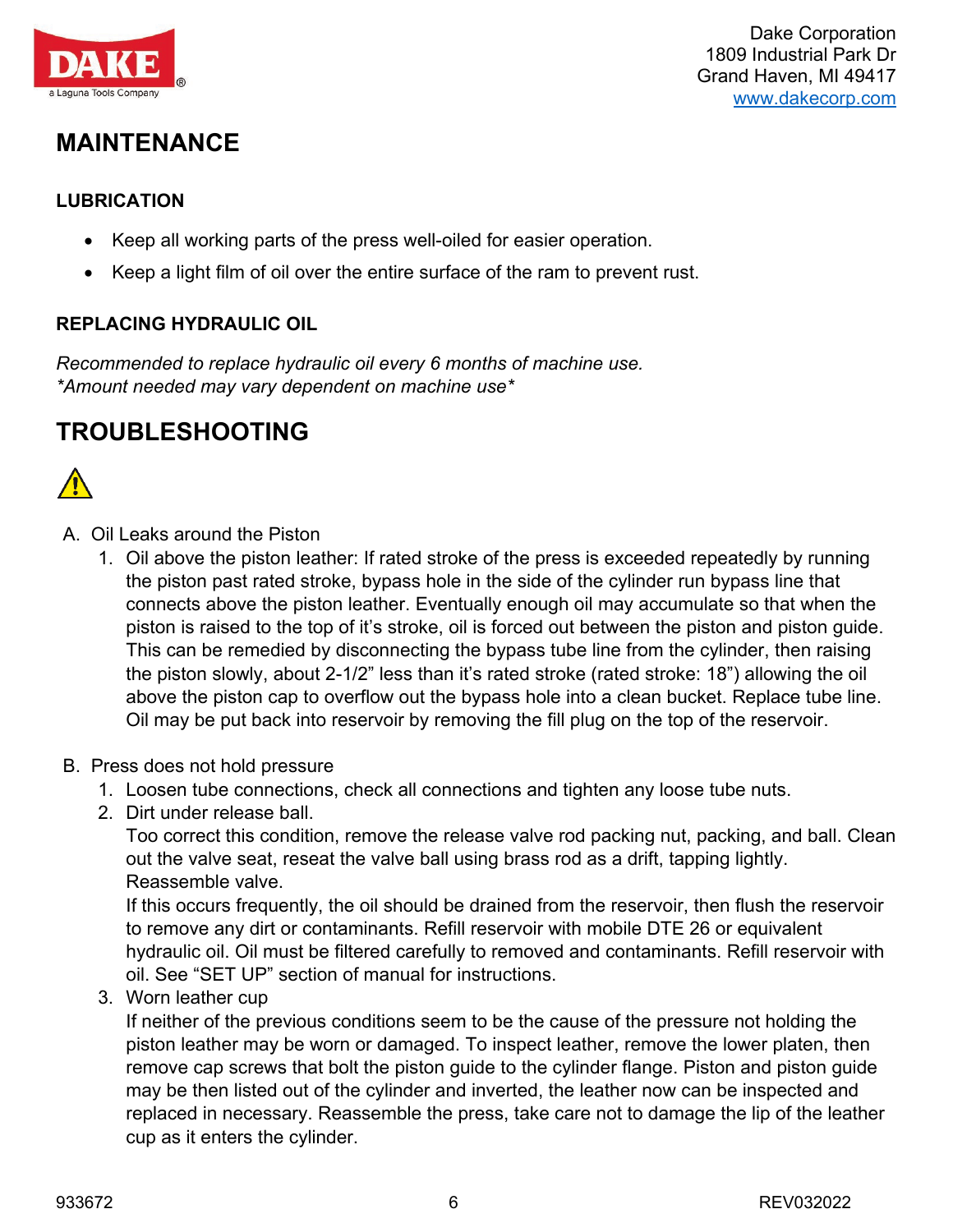

- C. Press will not develop rated tonnage
	- 1. Dirt under release valve ball. See B-2, previously.
	- 2. Worm leather cup. See B-3, previously.
	- 3. Relief valve set low.

The relief valve has been set at the factory to bypass oil back to the reservoir when the press reaches its rated capacity. However, if the press does not develop rated tonnage and the 2 above conditions have been checked, the relief valve may need readjusting. To do this remove the 1/4" pipe plug in the connector block. The valve adjustment screw should now be accessible and should be adjusted with a 7/32" hex wrench. To increase the setting, turn the adjustment screw clockwise, only adjust screw in small increments before testing tonnage. Be careful not to adjust the valve over its rated tonnage or maximum operating pressure (6000PSI).



- D. No ram movement
	- 1. Release valve open. Be sure release valve is firmly closed when operating press.
	- 2. Insufficient oil

Check oil level in the reservoir when the ram is complete down (rest position). Remove 1/8" pipe plug on side of reservoir. Oil level should reach this hole.

#### 3. Pump loses its prime

Make sure all intake connections are tight.

Check to make sure there is enough oil in the reservoir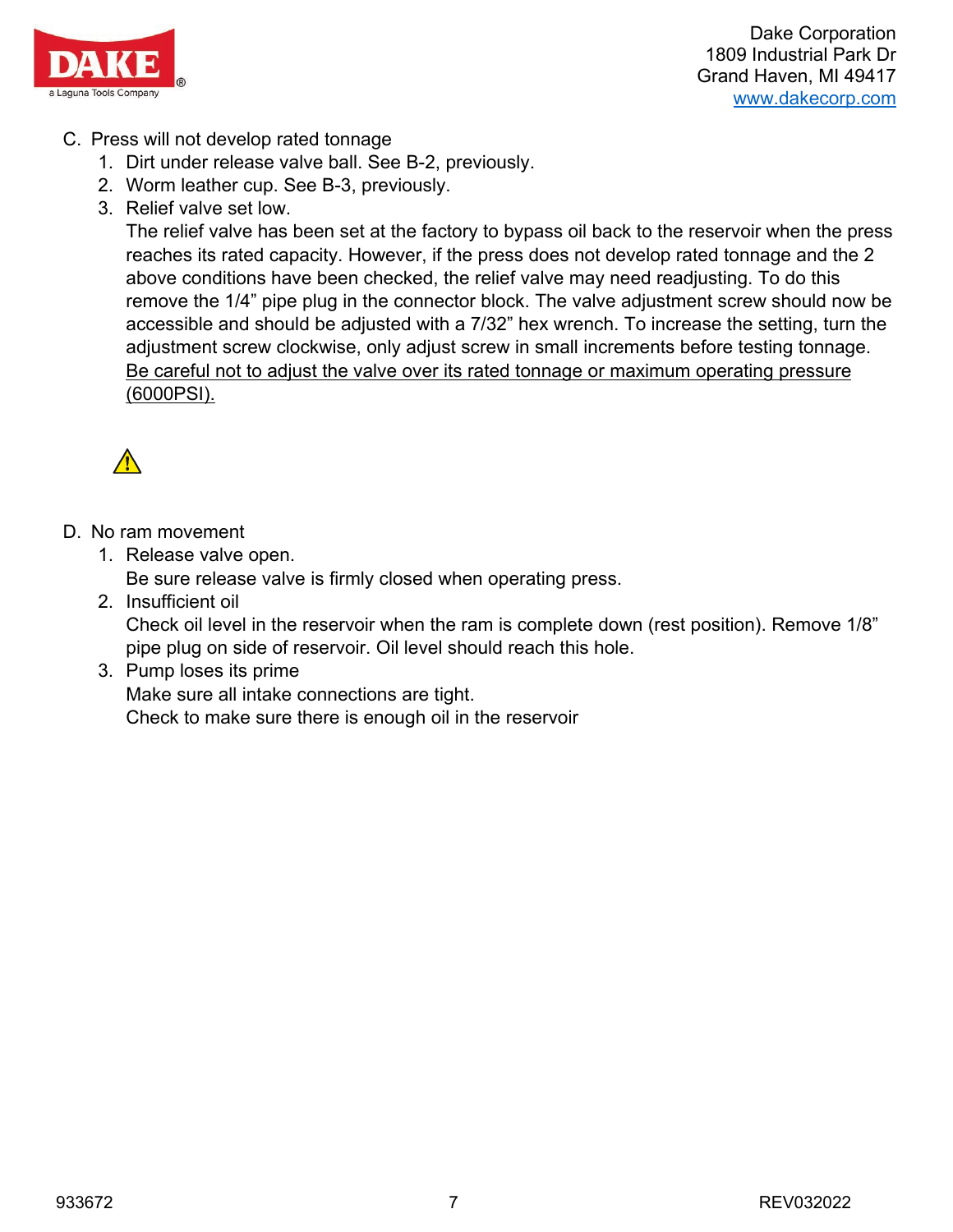

## <span id="page-8-0"></span>**ELECTRICAL DIAGRAM**



 $\Xi$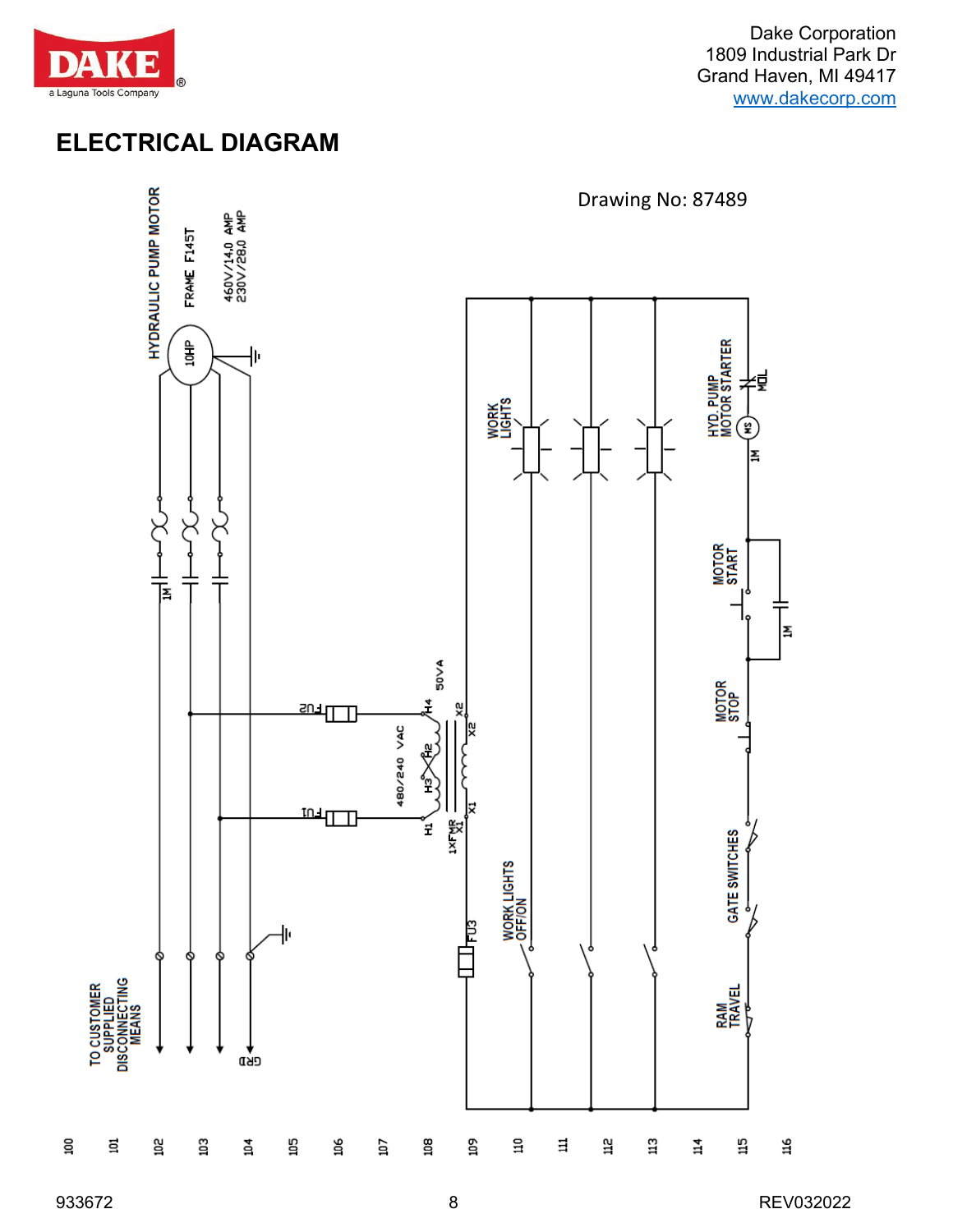

## <span id="page-9-0"></span>**HYDRAULIC DIAGRAM**



With pump (2) running and valve (4) centered pump (2) delivery is returned to reservoir (7).

For Pressing: valve (4) is shifted, directing pump (2) delivery to bottom of cylinder (6). Ram advances until contacting work, then builds pressure to rated capacity of the press, when press hits capacity then relief valve (3) opens, returning pump delivery to reservoir (7).

For Release: With valve (4) centered, and piston in extended position, release valve (5) is opened, releasing pressure from bottom of cylinder (6). Gravity returns ram to down position.

| <b>Item</b> | <b>Part Name</b>      | Part No.     | Qty |
|-------------|-----------------------|--------------|-----|
|             | Motor                 | 70901        |     |
| 2           | Pump                  | 29608A       |     |
| 3           | <b>Relief Valve</b>   | within 29661 |     |
|             | Manual 3-Way Valve    | 29661        |     |
| 5           | <b>Release Valve</b>  | 710557       |     |
| 6           | Workhead              | 707594A      |     |
|             | Reservoir (7 gallons) | 47343        |     |
| 8           | Gauge                 | 71268        |     |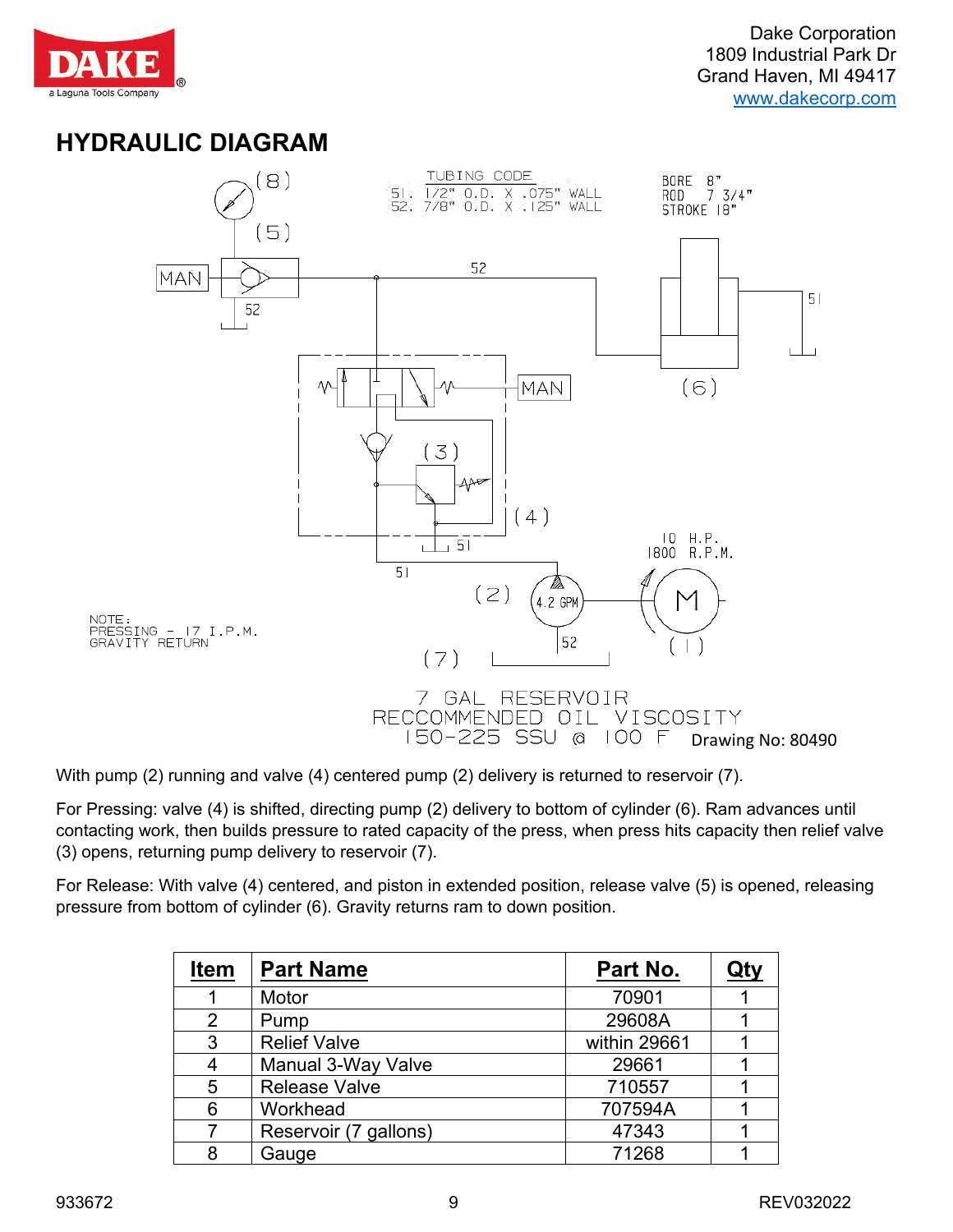

## <span id="page-10-0"></span>**EXPLODED VIEWS & PARTS LISTS**

| Part No. | $Q$ ty                   | <b>Description</b>                | <b>Remarks</b>                                                                                                         |
|----------|--------------------------|-----------------------------------|------------------------------------------------------------------------------------------------------------------------|
| 61063R   | 1                        | Angle Guide - Right               | Also order 61063L                                                                                                      |
| 61063L   | 1                        | Angle Guide - Left                | Also order 61063R                                                                                                      |
| 87451P   | $\overline{2}$           | <b>Welding Pad</b>                | Used with Limit Switch 302862                                                                                          |
| 87421    | $\overline{2}$           | <b>Mounting Angle</b>             | Used on LED light on upper platen                                                                                      |
| 87409    | 1                        | <b>Guard Plate</b>                |                                                                                                                        |
| 84399    | 1                        | Label, Warning                    | Keep Fingers Out Of Pin Holes.                                                                                         |
| 81003    | 1                        | Name Plate, Dake                  |                                                                                                                        |
| 77271    | 6                        | Pin, Spring                       |                                                                                                                        |
| 76462    | $\mathbf{1}$             | Label, Lockout Procedure          | <b>Disconnecting Means Lockout</b><br>Procedure Label to be Placed on                                                  |
| 7205P    | 6                        | Pin, Table                        | 1-7/16 Dia. x 19, Used on 150 Ton<br>Presses *Also order #77271 Pin*                                                   |
| 716797P  | 1                        | Frame                             |                                                                                                                        |
| 707594A  | 1                        | Workhead Assy. 150 Ton Tire Press |                                                                                                                        |
| 700111-S | 1                        | <b>Table Hoist Sub Assembly</b>   |                                                                                                                        |
| 583      | $\overline{\mathcal{A}}$ | Clamp, Cable                      |                                                                                                                        |
| 45954    | 20                       | Cable, 1/4 Dia.                   |                                                                                                                        |
| 43919    | 8                        | Hex Nut (3/4-10)                  |                                                                                                                        |
| 43916    | $\overline{2}$           | Hex Nut (1/2-13)                  |                                                                                                                        |
| 43648    | 4                        | Lock Washer (5/8")                |                                                                                                                        |
| 43645    | 4                        | Lock Washer (3/8")                |                                                                                                                        |
| 43373    | 4                        | Hex Cap Screw $(3/4-10 \times 2)$ |                                                                                                                        |
| 43349    | $\overline{2}$           | Hex Cap Screw (1/2-13 x 1-1/2)    |                                                                                                                        |
| 43314    | 8                        | Hex Cap Screw (5/16-18 x 3/4)     |                                                                                                                        |
| 43301    | 3                        | Screw (1/4-20 x 1/2)              |                                                                                                                        |
| 302846   | $\overline{2}$           | Label, Warning                    | Never reach into the point of operation.<br>Do not operate without all guards in<br>place. Used on presses with guards |
| 300168   | $\mathbf{1}$             | <b>Ganged Warning Label</b>       | Combines three Warning Labels,<br>84396/84400/84401                                                                    |
| 2248     | $\overline{2}$           | Neoprene Washer                   |                                                                                                                        |
| 1810P    | 1                        | <b>Cable Pulley Shaft</b>         |                                                                                                                        |
| 1553P    | $\overline{\mathbf{4}}$  | Table Spacer                      |                                                                                                                        |
| 43328    | $\overline{2}$           | Screw (3/8-16 x 1)                |                                                                                                                        |
| 87452P   | 2                        | Spacer                            | Used with Limit Switch 302862                                                                                          |
| 1819P    | 4                        | Stop Block                        |                                                                                                                        |
| 1813P    | 1                        | <b>Upper Platen</b>               |                                                                                                                        |
| 1798P    | $\mathbf 1$              | Lower Platen                      |                                                                                                                        |
| 1563P    | 2                        | Pulley                            |                                                                                                                        |
| 1551P    | $\overline{2}$           | <b>Base Angle</b>                 |                                                                                                                        |
| 87425P   | $\overline{2}$           | <b>Welding Pad</b>                | Used with Clamp #302776                                                                                                |
| 87414    | $\overline{2}$           | Guard                             |                                                                                                                        |
| 84487    | $\mathbf{1}$             | Label, Caution                    | All Table Pins Must Be Inserted Before<br>Applying Any Pressure.                                                       |

#### **933672-2 - 150 Ton Electric Tire Press, 230V 3-Phase**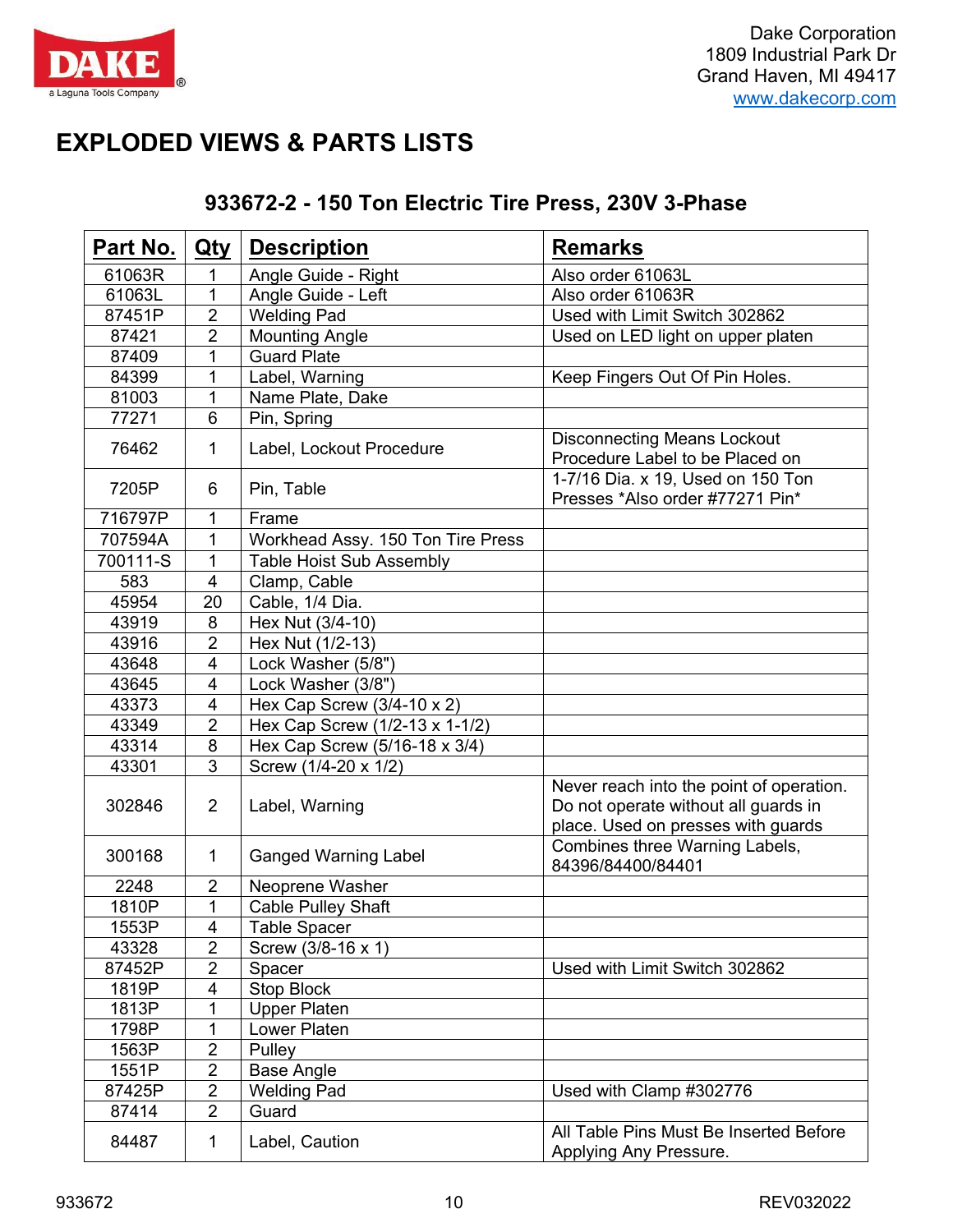



| Part No. | <u>Qty</u>     | <b>Description</b>                                       | <b>Remarks</b>                                                |
|----------|----------------|----------------------------------------------------------|---------------------------------------------------------------|
| 84395    | 1              | Label, Danger                                            | High Voltage. Can Cause Severe Injury<br>Or Death. Service By |
| 79956    | 1              | Tag, No Oil in Reservoir                                 |                                                               |
| 76936    | 1              | Label, Made In U.S.A.                                    |                                                               |
| 75582    | 1              | <b>Ratchet Handle Assembly</b>                           |                                                               |
| 716807   | 1              | <b>Electric Control</b>                                  |                                                               |
| 711041   | 1              | Hydraulic Pumping Unit, 10HP Motor,<br>7 Gal. Reservoir. |                                                               |
| 63565    | $\overline{2}$ | Decal, Tire Press                                        | Warning Platens Must Not Be Loaded<br>Off Center              |
| 607      | 1              | Label, Model Number                                      |                                                               |
| 46743    | 1              | Limit Switch Lever, Micro                                |                                                               |
| 43978    | 6              | Ring, Retaining (3/4 Shaft Size)                         |                                                               |
| 43917    | 8              | Hex Nut (5/8-11)                                         |                                                               |
| 43649    | 12             | Lock Washer (3/4)                                        |                                                               |
| 43647    | 10             | Lock Washer (1/2)                                        |                                                               |
| 43643    | 3              | Lock Washer (1/4)                                        |                                                               |
| 43365    | 4              | Screw (5/8-11 x 1-3/4)                                   |                                                               |
| 43348    | 8              | Hex Cap Screw (1/2-13 x 1-1/4)                           |                                                               |
| 43335    | 1              | Hex Cap Screw (3/8-16 x 2-3/4)                           |                                                               |
| 43326    | $\overline{4}$ | Hex Cap Screw (3/8-16 x 3/4)                             |                                                               |
| 43304    | 10             | Hex Cap Screw (1/4-20 x 3/4)                             |                                                               |
| 36863    | 1              | Decal, Tire Press,                                       | Warning - End Of Stroke                                       |
| 303353   | 8              | 1" Black Plastic Plug                                    |                                                               |
| 302816   | 6              | Safety Pin                                               |                                                               |
| 24569    | 4              | Socket Cap Screw (3/4-10 x 3-1/4)                        |                                                               |
| 1811P    | $\overline{2}$ | <b>Cable Pulley Shaft</b>                                |                                                               |
| 1809P    | $\overline{2}$ | <b>Cable Pulley</b>                                      |                                                               |
| 715687   | 1              | <b>Hydraulic Control Assy.</b>                           |                                                               |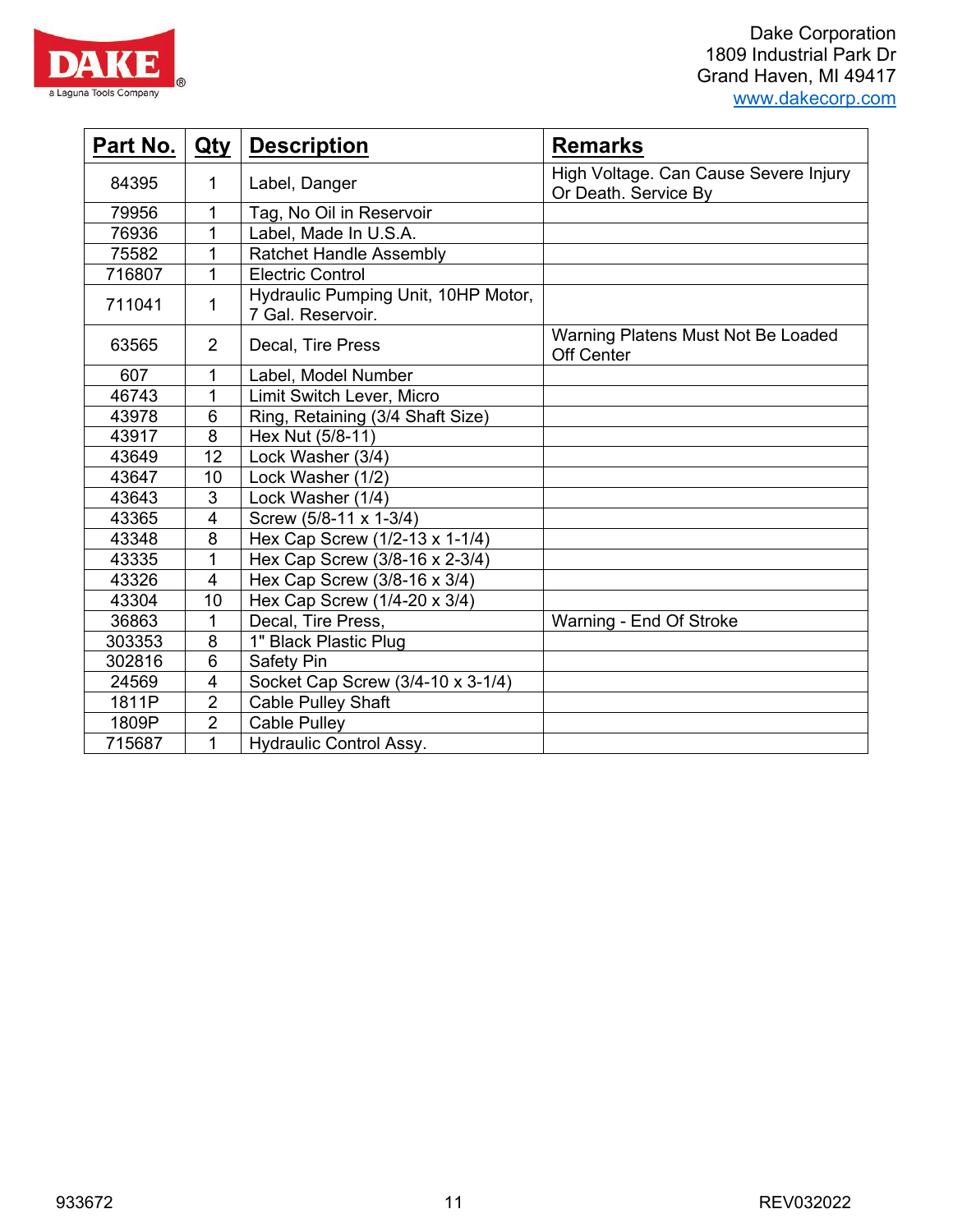





| <b>Item</b>      | Part No. | <u>Qty</u>     | <b>Description</b>                       |
|------------------|----------|----------------|------------------------------------------|
|                  | 8687P    |                | Piston, 150 Ton                          |
| $\overline{2}$   | 52478A   | 3              | Retainer                                 |
| 3                | 31871    | 1              | Guide, Piston,                           |
| 4                | 43647    | 10             | Lock Washer (1/2)                        |
| 5                | 43916    | 10             | Hex Nut (1/2-13)                         |
| 6                | 43359    | 4              | Hex Cap Screw (1/2-13 x 4-1/2)           |
| 7                | 8686P    | 1              | Cylinder, 150 Ton Tire Press, 18" Stroke |
| 8                | 43817    | 3              | Screw, Fl. Hd. Slot Mach. (#10-24 x 1/2) |
| 9                | 1871     | 1              | Oil Seal,                                |
| 10               | 31400    | $\overline{2}$ | Wear Ring,                               |
| 11               | 43358    | 6              | Hex Cap Screw $(1/2-13 \times 4)$        |
| 12 <sub>2</sub>  | 589      | $\overline{2}$ | Pipe Plug (1/8 NPTF)                     |
| 13               | 87611P   | 1              | Piston Cap                               |
| 14               | 43419    | 4              | Soc. Cap Screw (1/4-20 x 2)              |
| 15 <sub>15</sub> | 31399    | 1              | Wear Ring,                               |
| 16               | 37052    | 1              | 1-T-ring, 2-backers                      |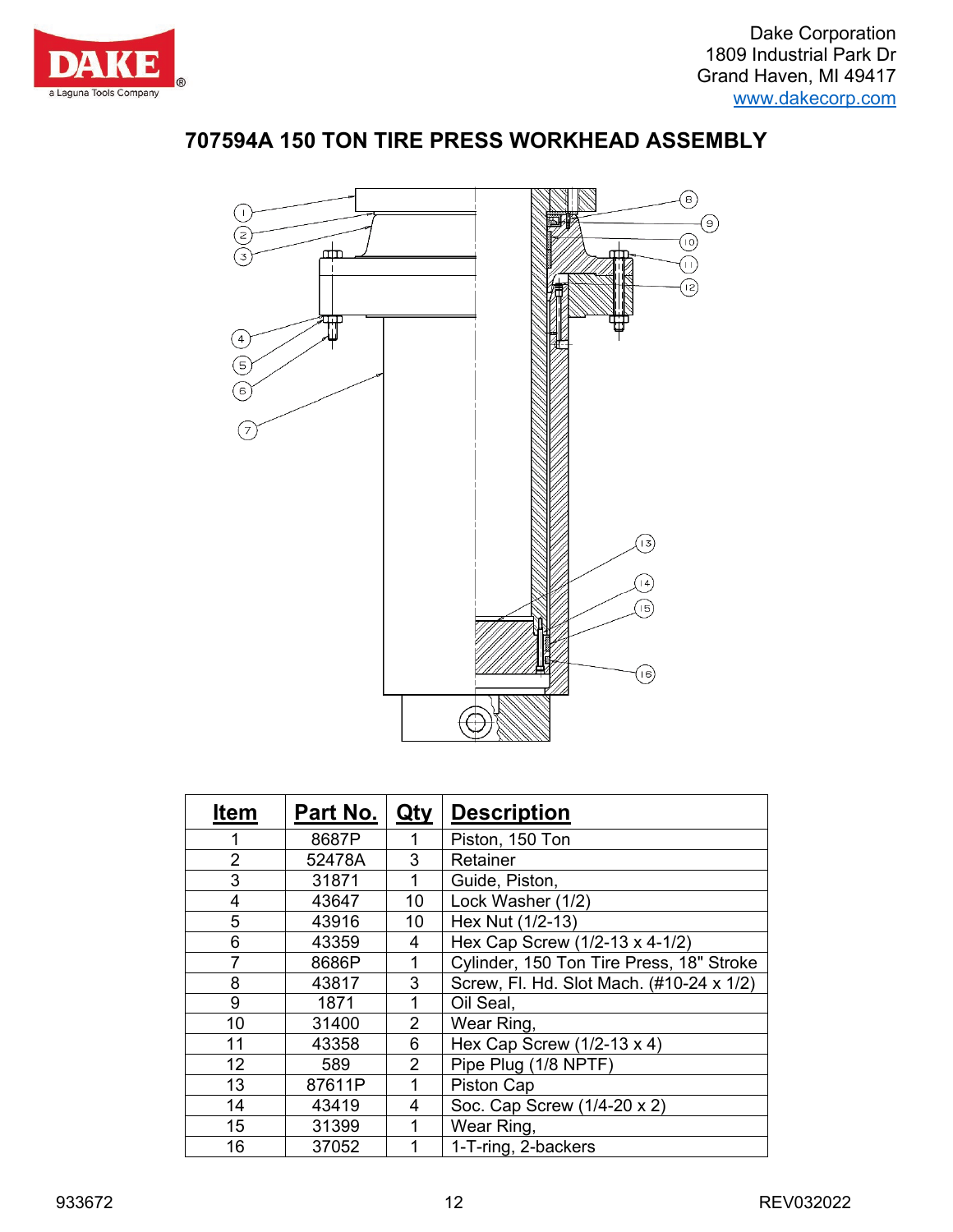

## **TABLE HOIST ASSEMBLY**



| <b>Item</b> | Part No. | Qty              | <b>Description</b>                                                   |
|-------------|----------|------------------|----------------------------------------------------------------------|
|             | 740      |                  | Cable Drum                                                           |
| 2           | 43983    | $\overline{2}$   | Ring, Retaining (1-1/4" Shaft Size)                                  |
| 3           | 744      |                  | Worm,                                                                |
| 4           | 746      |                  | Worm Shaft Key (1/4 x 1/4 x 3-7/16)                                  |
| 5           | 43982    | $\overline{2}$   | Ring, Retaining (1" Shaft Size)                                      |
| 6           | 743      |                  | Gear, Worm                                                           |
| 7           | 739      |                  | <b>Hoist Frame</b>                                                   |
| 8           | 742      |                  | Worm Shaft                                                           |
| 9           | 741      | 1                | <b>Drum Shaft</b>                                                    |
| 10          | 745      | 1                | Drum Shaft Key (5/16 x 5/16 x 4)                                     |
| 11          | 75582    |                  | <b>Rachet Handle Assembly</b><br>*illustration uses different handle |
| N/A         | 45954    | 17 <sub>ft</sub> | Cable, 1/4 Dia.                                                      |
|             | 700111-S |                  | Hoist Assembly (Parts 1-10)                                          |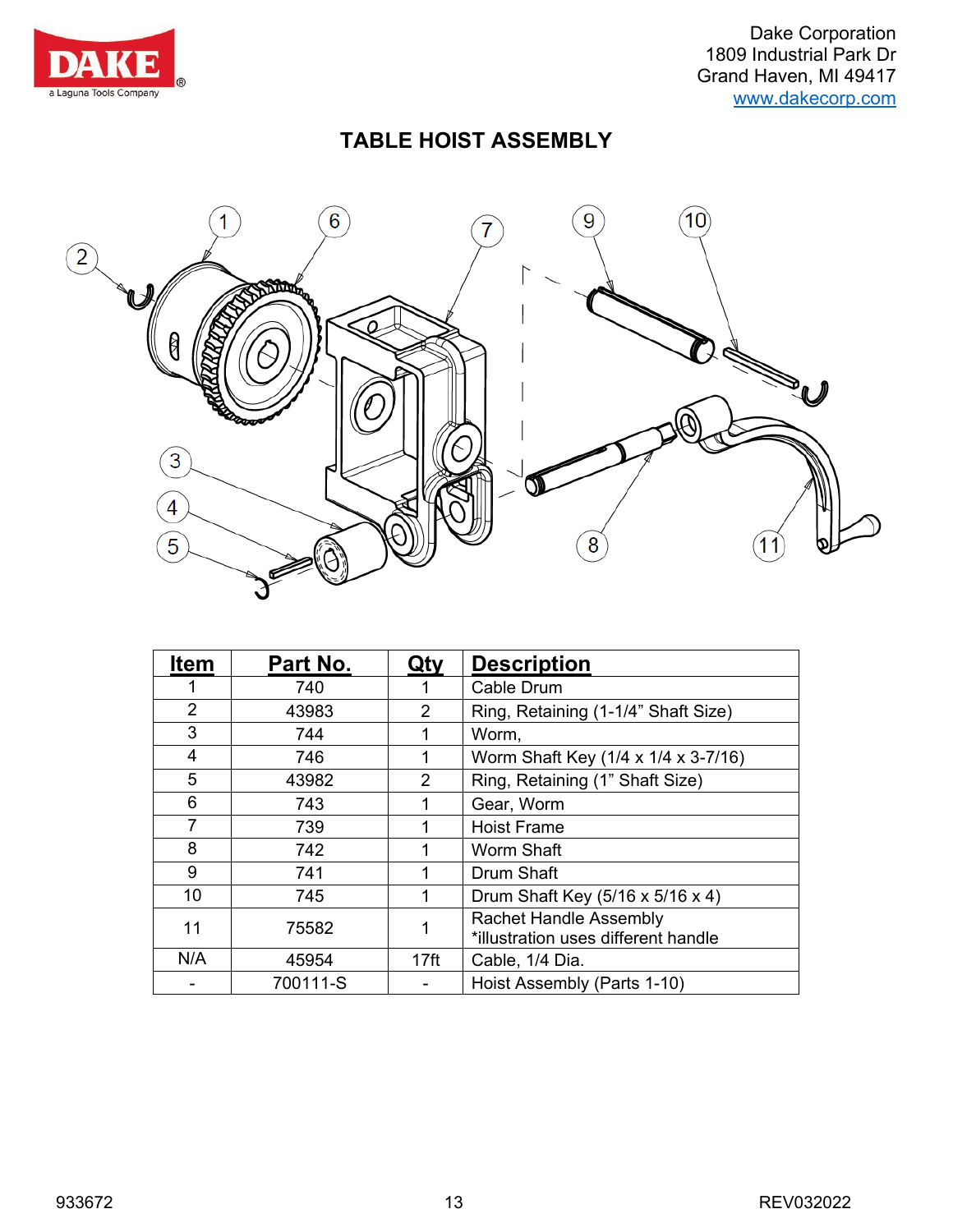

#### **710557 RELEASE VALVE ASSEMBLY**



| <b>Item</b> | Part No. | Qty | <b>Description</b>                                |
|-------------|----------|-----|---------------------------------------------------|
| A           | 1752P    |     | <b>Release Valve Block</b>                        |
| в           | 1936     |     | Valve, Ball                                       |
| C           | 1937     | 8   | Washer, Valve Rod Packing                         |
| D           | 1931P    |     | Packing Nut                                       |
| F           | 47946P   |     | <b>Release Valve Rod</b>                          |
| F           | 2230A    |     | Handle, Release Valve                             |
| G           | 348      |     | Spindle Washer (1-1/2" OD x .40" ID x 1/16 Thick) |
| н           | 43326    |     | Hex Cap Screw (3/8-16 x 3/4)                      |
| J           | 1935     |     | <b>Ball, Retainer</b>                             |
| κ           | 596      |     | Pipe Plug (1/2 NPTF)                              |

#### **711041 HYDRAULIC PUMPING UNIT**

| Part No.  | Qty | <b>Description</b>                | <b>Remarks</b>                           |
|-----------|-----|-----------------------------------|------------------------------------------|
| 65696     |     | Fitting, Tube, 37 Deg.            | (Straight Thd Elbow SAE O-Ring 14-16)    |
| 51150     |     | Coupling Half,                    | 7/8" Bore With 1/4" Keyway               |
| 43881     | 4   | Self-Tapping Screw (#10-24 x 3/8) |                                          |
| 43645     | 4   | Lock Washer (3/8)                 |                                          |
| 43348     | 4   | Hex Cap Screw (1/2-13 x 1-1/4)    |                                          |
| 36299A    |     | Adapter, Pump to Motor            |                                          |
| 302551    |     | Spider, Coupling                  | Used with 51150 and 302552               |
| 29608A    |     | Pump - 4.1 GPM                    | Inlet port #16 SAE, Outlet port #8 SAE   |
| 1567      | 2   | Pipe Plug (1/4 NPTF)              |                                          |
| 70901     |     | Motor, 10 HP, 1800 RPM            | Single Shaft, 230/460 Volt 3PH 60 Cycle, |
| 64603     |     | Fitting, Tube, 37 Deg.            | (Straight Thd Elbow SAE O-Ring 8)        |
| 47343P    |     | Reservoir                         |                                          |
| 43647     | 8   | Lock Washer (1/2")                |                                          |
| 43470     | 4   | Soc. Cap Screw (1/2-13 x 1-1/4)   |                                          |
| 43328     | 4   | Screw (3/8-16 x 1)                |                                          |
| 302552    |     | Coupling                          | Used with 51150                          |
| 29571     |     | <b>Filter Breather</b>            |                                          |
| 1745      |     | Pipe Plug (3/4 NPTF)              |                                          |
| 711041T01 |     | Tube Assembly,                    |                                          |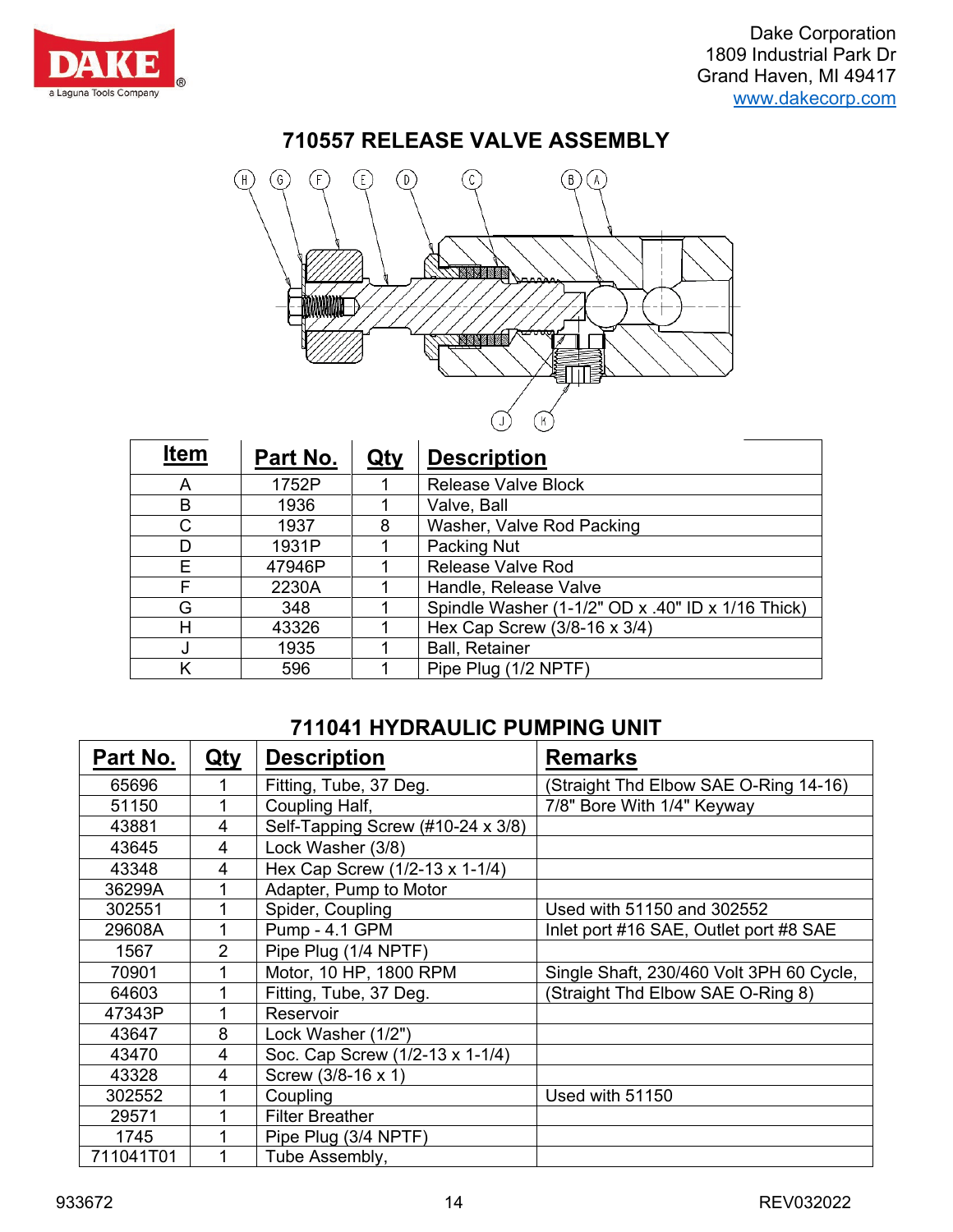



#### **– ELECTRICAL CONTROL ASSEMBLY 220V**

| Part No. | Qty                  | <b>Description</b>        |  |
|----------|----------------------|---------------------------|--|
| 997P     |                      | Spacer, (Hoist Frame)     |  |
| 17910    | 3                    | Switch, Toggle            |  |
| 35941    |                      | Limit Switch Assy, Micro  |  |
| 46743    |                      | Limit Switch Lever, Micro |  |
| 65860    | 3                    | <b>Heater Overload</b>    |  |
| 67040    |                      | <b>Starter Enclosure</b>  |  |
| 75151    | Connector, Cord<br>2 |                           |  |
| 75257    | 2                    | Locknut, Conduit, 1/2 In. |  |
| 302772   |                      | <b>LED Dock Light</b>     |  |
| 302862   | 2                    | <b>Safety Switch</b>      |  |
| 303076   | 2                    | Light Bar 2 feet          |  |

### **– ELECTRICAL CONTROL ASSEMBLY 440V**

| Part No. | Qty                     | <b>Description</b>        |  |
|----------|-------------------------|---------------------------|--|
| 17910    | 3                       | Switch, Toggle            |  |
| 35941    |                         | Lim Switch Assy, Micro    |  |
| 46743    |                         | Lim Switch Lever, Micro   |  |
| 65649    | 3                       | Heater Overload, AB       |  |
| 67040    | <b>Starter Encl, AB</b> |                           |  |
| 75151    | 2                       | Connector, Cord           |  |
| 75257    | 2                       | Locknut, Conduit, 1/2 In. |  |
| 302772   |                         | <b>LED Dock Light</b>     |  |
| 302862   | $\mathcal{P}$           | <b>Safety Switch</b>      |  |
| 303076   | っ                       | Light bar 2 feet          |  |